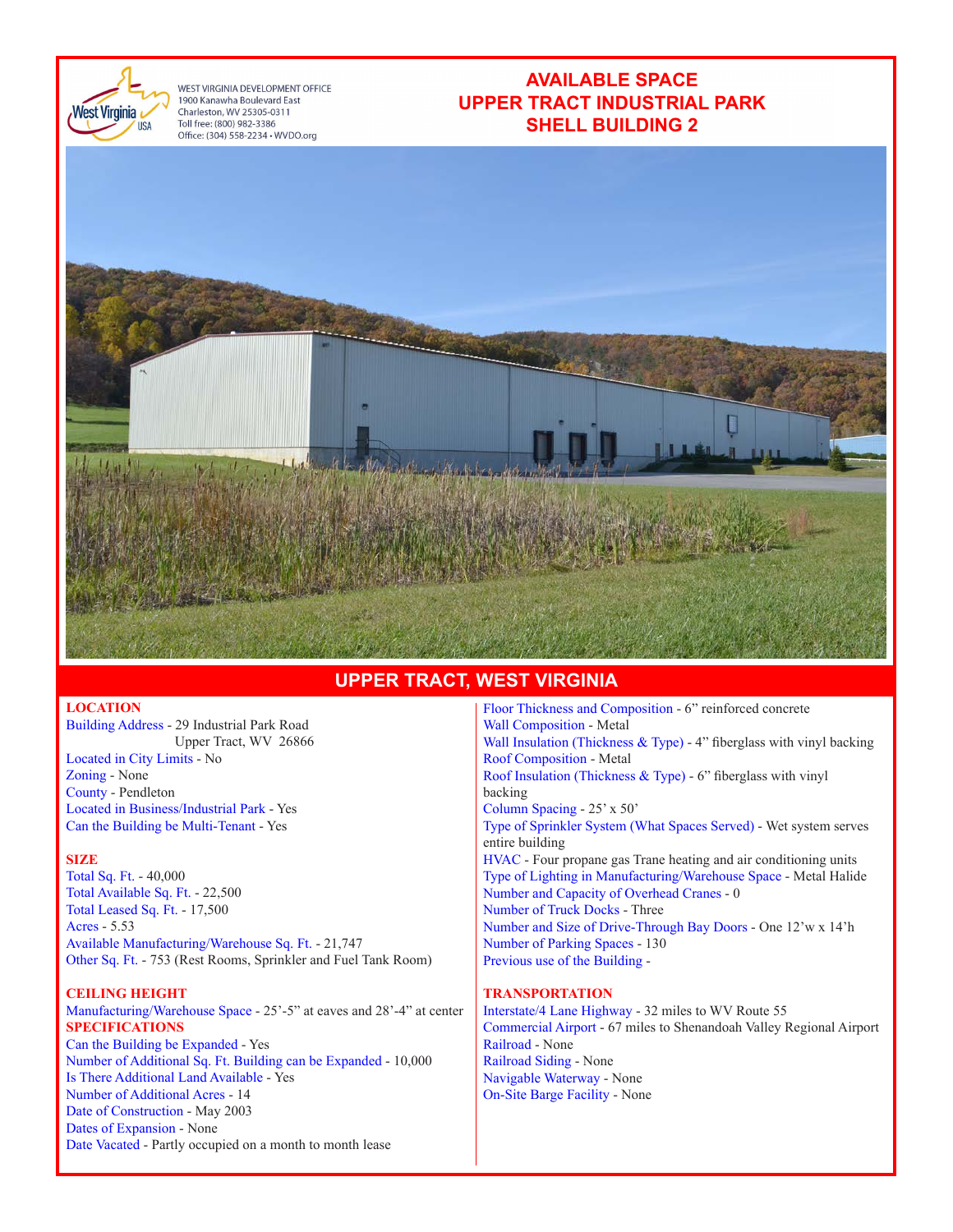

# **REAR OF BUILDING AND SPRINKLER SYSTEM WATER TANK**

#### **UTILITIES**

Electricity - Mon Power Voltage - 480, 1200 amp service Phase - 3

Gas - Matheson Valley Gas Size of Service Line - 2" Gas Pressure -

Water - Pendleton County PSD Size of Service Line - 1" running into 6" main Static Pressure - 98 psi Residual Pressure - 40 psi Excess Capacity of Treatment Plant (GPD) - 46,000

Sewer - Development Authority Package Plant Size of Service Line - 6" Excess Capacity of Treatment Plant (GPD) -

Telephone Supplier - Frontier Switching - Digital Broadband Service - Yes

#### **SALE/LEASE**

Sale Price - For lease only Sale Terms - For lease only Lease Price - Negotiable Lease Terms - Negotiable Available Purchase or Lease Date - 60 days

#### **FOR FURTHER INFORMATION CONTACT**

Kim Ruddle Pendleton County Economic and Community Development Authority PO Box 602 Franklin, WV 26807-0602 Phone: (304) 358-2074 Email: eda@pendletoncounty.com Website: www.pendletoncounty.com

**Disclaimer:** The information contained herein is from multiple sources and is provided as a convenient guide. It is deemed reliable, but is not guaranteed, and is subject to change without notice. It is your responsibility to independently confirm its accuracy and completeness.